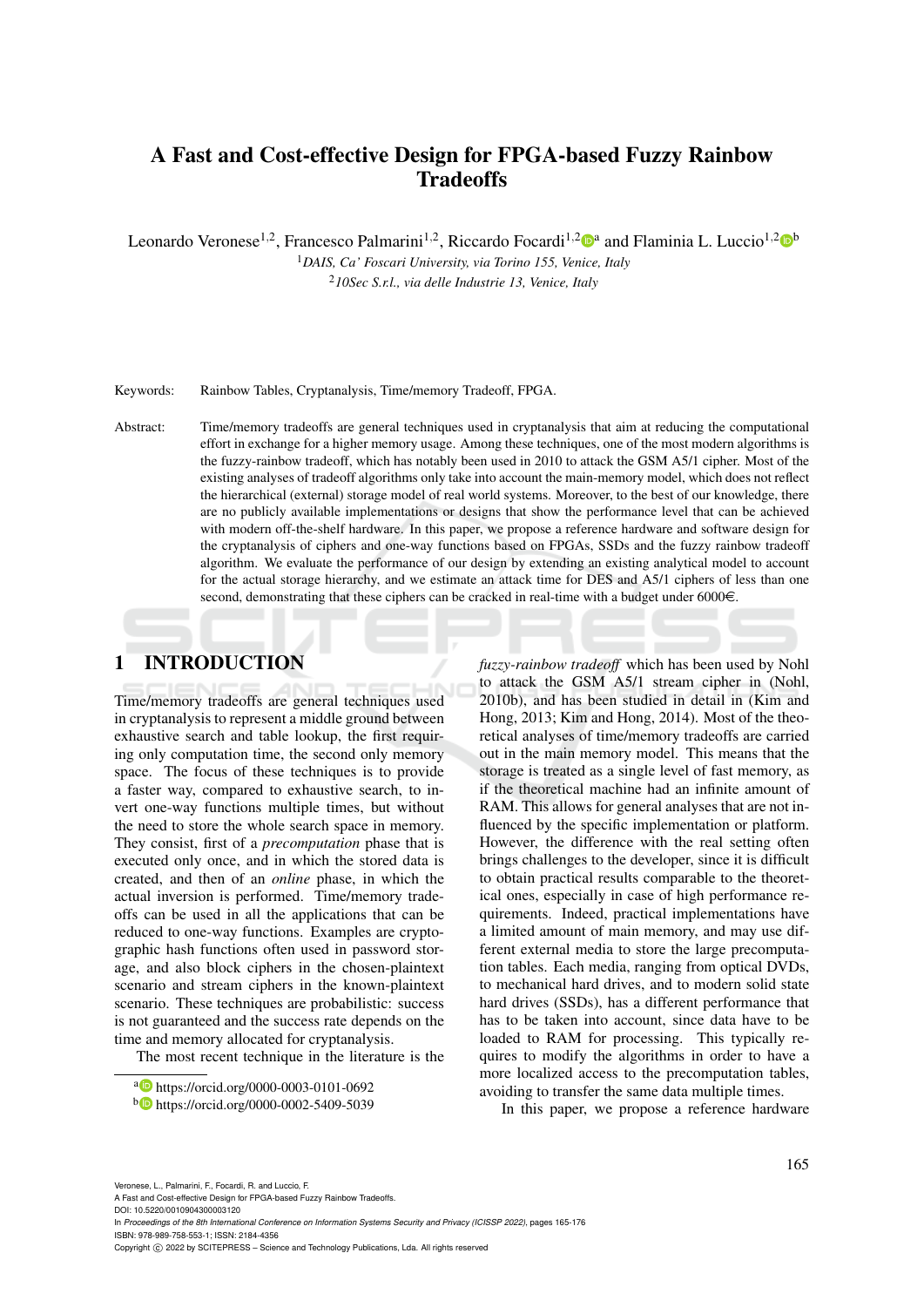and software design for time/memory tradeoff, especially suited for stream ciphers, based on the fuzzyrainbow tradeoff algorithm. The proposed off-theshelf hardware setup features fast SSDs as a storage medium, and FPGA-based accelerator cards as computation units. FPGAs are used to substantially accelerate both the precomputation phase and the online phase. Given the complexity and variety of FPGA designs, we focus on the software-side management of the FPGA devices, specifying the interface, the communication method and the black-box behavior. We explain the issues that can be faced during the development of an high performance time/memory tradeoff system and illustrate our solutions, which aim at minimizing latency and data dependencies. It is worth noticing that the techniques developed in our architecture are general and could be reemployed in other settings, to improve the performance of highly concurrent and pipelined systems.

Based on (Kim and Hong, 2013), we provide an analytical method that can be used to find the optimal parameters for an instantiation of the fuzzy-rainbow tradeoff and, most importantly, can be used to estimate the performance of a system that follows the proposed design in the external memory model, hence giving accurate estimates of online and precomputation times, confirmed by a proof-of-concept implementation. We also provide a software tool that can be used to compute the optimal parameters and to estimate the performance of a given tradeoff instantiation (Veronese et al., 2021). **AND** 

Finally, we apply our design and model to estimate the performance of the attack on two well known ciphers: DES and A5/1. The results show that these ciphers can be attacked in real-time, with a online time of less than a second, a very high precision of 99% and a budget under  $6000\epsilon$ . Interestingly, this online time is one order of magnitude faster than previous solutions.

### 1.1 Related Work

GPUs and FPGAs are valuable tools used to accelerate computation since they provide higher parallelism levels with respect to CPUs. Both have been used in the literature for cryptanalysis and time/memory tradeoffs. FPGAs in particular have been used since 2002 for time/memory tradeoffs but only to accelerate the precomputation step (Quisquater et al., 2002; Quisquater and Standaert, 2005). An FPGA-based cryptanalysis machine called COPACOBANA that can perform exhaustive searches and time/memory tradeoffs has been developed by Kumar et al. in 2006 (Kumar et al.,  $2006$ ; Güneysu et al.,  $2008$ ) and, in the

same year, Mentens et al. proposed a hardware design for a key search machine based on the rainbow tradeoff and FPGA (Mentens et al., 2006). However, both these works date back to fifteen years ago, and they do not provide enough information about the usage of the FPGA hardware in the online phase.

To the best of our knowledge, there are no publicly available implementations or software designs for time/memory tradeoff that can provide high performance using current technology and off-the-shelf hardware. The most recent public implementation is the already mentioned project by Nohl (Nohl, 2010b; Nohl and Paget, 2009), and the extensions of (Kalenderi et al., 2012; Lu et al., 2015), which are not general since they focuses only on the A5/1 cipher. We will show that our proposal outperforms these attacks both in terms of time and accuracy (cf. Section 5).

Kim et al. analyzed the performance of a rainbow tradeoff variant that is widely used in practice, within the external memory model (Kim et al., 2013). Their precomputation phase of the algorithm was identical to the one described by (Oechslin, 2003), but they proposed a variant of the algorithm for the online part that uses smaller sub-tables so that they comfortably fit in RAM. The authors of (Haghighi and Dakhilalian, 2014) applied the same exact reasoning to the fuzzy-rainbow tradeoff, and in (Kim and Hong, 2013; Kim and Hong, 2014) authors provided an accurate complexity analysis of the fuzzy-rainbow tradeoff (cf. Section 2.3).

Our work extends the one of (Kim and Hong, 2013) by taking into account the number of inversion targets, i.e., the plaintext/ciphertext pairs available to the attacker. This makes it possible to analyze time/memory/data tradeoffs, in which having multiple inversion targets improves the attack in terms of time, memory and precision. Moreover, we describe a novel approach for maximizing the performance of tradeoff attacks within the external memory model by introducing an improved hardware and software architecture.

#### 1.2 Structure of the Paper

In Section 2, we present the background notions; in Section 3, we discuss the model and requirements; in Section 4, we present the reference design; in Section 5, we provide experimental results on DES and A5/1 ciphers, and in Section 6 we give some concluding remarks.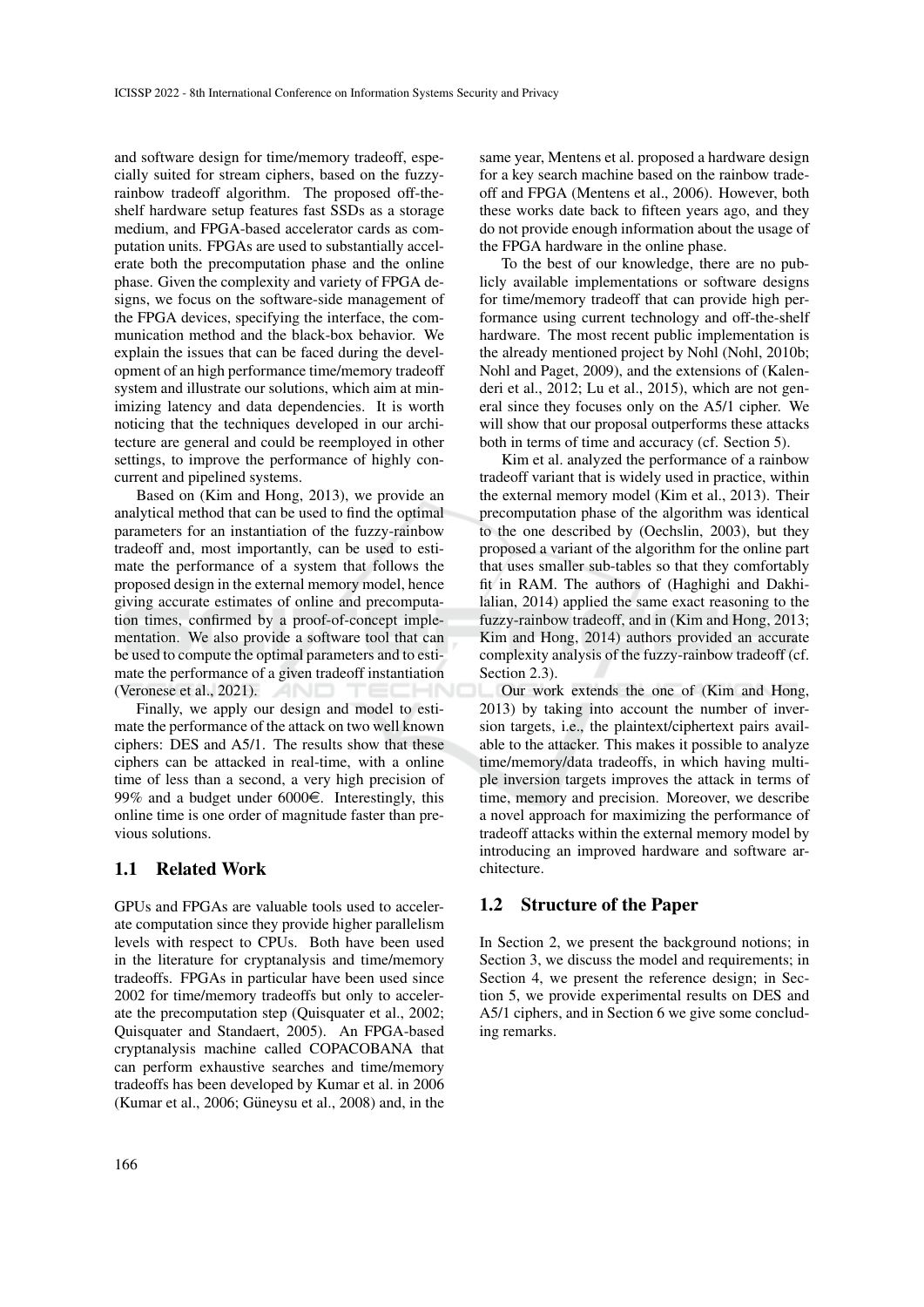

Figure 1: A Hellman table covering *m*·*t* values.

### 2 BACKGROUND

In this section, we recall some notions used in the rest of the paper, i.e., one-way functions, brute-force attacks, time/memory tradeoff techniques, and FPGAs. Readers already familiar with them can safely skip the section.

#### 2.1 One-way Functions

We focus on the general problem of inverting one-way functions, i.e., functions that are infeasible to invert. Formally:

**Definition 2.1.** *A function*  $S: X \to Z$  *is* one-way *if:* 

- *1. given x it is efficient to compute*  $S(x) = z$ ;
- *2. given z it is infeasible to compute x such that*  $S(x) = z$ .

One-way functions are quite common in cryptography. Passwords are processed by one-way (hash) functions before they are stored, so that attacks leaking a password file do not directly leak the passwords. Ciphers can also be considered as one-way functions, usually in a so-called *chosen-plaintext* attack scenario: suppose that the attacker can choose the plaintext; then, given a key it is efficient to compute the ciphertext but not the other way around. In these examples, inverting the one-way function reveals the secret, i.e., the password or the cryptographic key, meaning that the security of the mechanism is actually based on the *one-way* property of Definition 2.1. One-way functions may be subject to *brute-force* attacks that try all the possible values in the function domain until a given hash is found.

#### 2.2 Time/Memory Tradeoffs

When brute-force attacks become infeasible, it is possible to resort to time/memory tradeoffs which reduce the computational effort in exchange for a higher memory usage. They consist of two phases: in the *precomputation phase*, the attacker performs a number of random applications of the function under attack, saving these results in a table; in the *online phase*, the attacker uses the precomputed table in order to speed up the search. Intuitively, the online time can be reduced by increasing the size of the table, from which the name time/memory tradeoff.

The original idea works as follows (Hellman, 1980). We consider a one-way function  $S: X \to Z$ , and a reduction function  $R: Z \to X$ , so that  $f(x) =$  $R(S(x))$  is still a one way function whose output can be given as input to *S*. In particular, notice that *R* takes a value  $z \in Z$  and returns a value  $x \in X$ . During the precomputation phase, *m* random starting points  $x_1^0, \ldots, x_m^0$  are processed using *f* for *t* times, i.e.,  $x_i^t =$  $f^i(x_i)$  giving *m* endpoints  $x_1^t, \ldots, x_m^t$ . Only the *m* pairs  $(x_i^0, x_i^t)$  of starting points and endpoints are stored in the table. Since *f* has been iterated *t* times one table covers  $m \cdot t$  values (see Figure 1). The same process is iterated *t* times using a different reduction function *R* so to produce *t* different tables, covering  $m \cdot t^2$  values.

In the online phase, these tables are searched in order to invert *S*. The target value *z* is processed with *R* and then searched among the endpoints. If a match is found with  $x_i^t$  in a certain table, the chain is recomputed from the starting point  $x_i^1$  so to recover  $x_i^{t-1}$  =  $f^{t-1}(x_i)$ . This value is such that  $f(x_i^{t-1}) = R(z)$  meaning that  $S(x_i^{t-1}) = z$ , i.e., the one-way function has been inverted. If no match is found, it is enough to process  $R(z)$  under  $f$  and repeat the search among the endpoints. In case of success the chain will be recomputed using  $f^{t-2}$ , and so on. Intuitively, the target value is processed through *f* for at most *t* times until a match with the endpoints is found. The match allows for computing the preimage by simply recomputing the corresponding chain.

The memory requirement to store *t* tables with *m* starting points is  $M = m \cdot t$  entries. The precomputation cost is  $m \cdot t$  steps for each of the  $t$  tables, i.e.,  $N = m \cdot t^2$ . In the online phase the function *f* is applied at most *t* times for every of the *t* tables giving an online cost of  $T = t^2$  steps. Combining all these equations we obtain the *Hellman tradeoff curve*:

$$
TM^2 = N^2 \tag{1}
$$

A particular point in the tradeoff curve shown in (Hellman, 1980) is  $T = M = N^{\frac{2}{3}}$ . Thus, any arbitrary one-way function with a domain of size N, can be inverted in  $N^{\frac{2}{3}}$  steps and using  $N^{\frac{2}{3}}$  entries. For example, breaking the standard 56-bit DES is equivalent to an exhaustive search of about 38 bits, using precomputed tables of about  $2^{38}$  entries.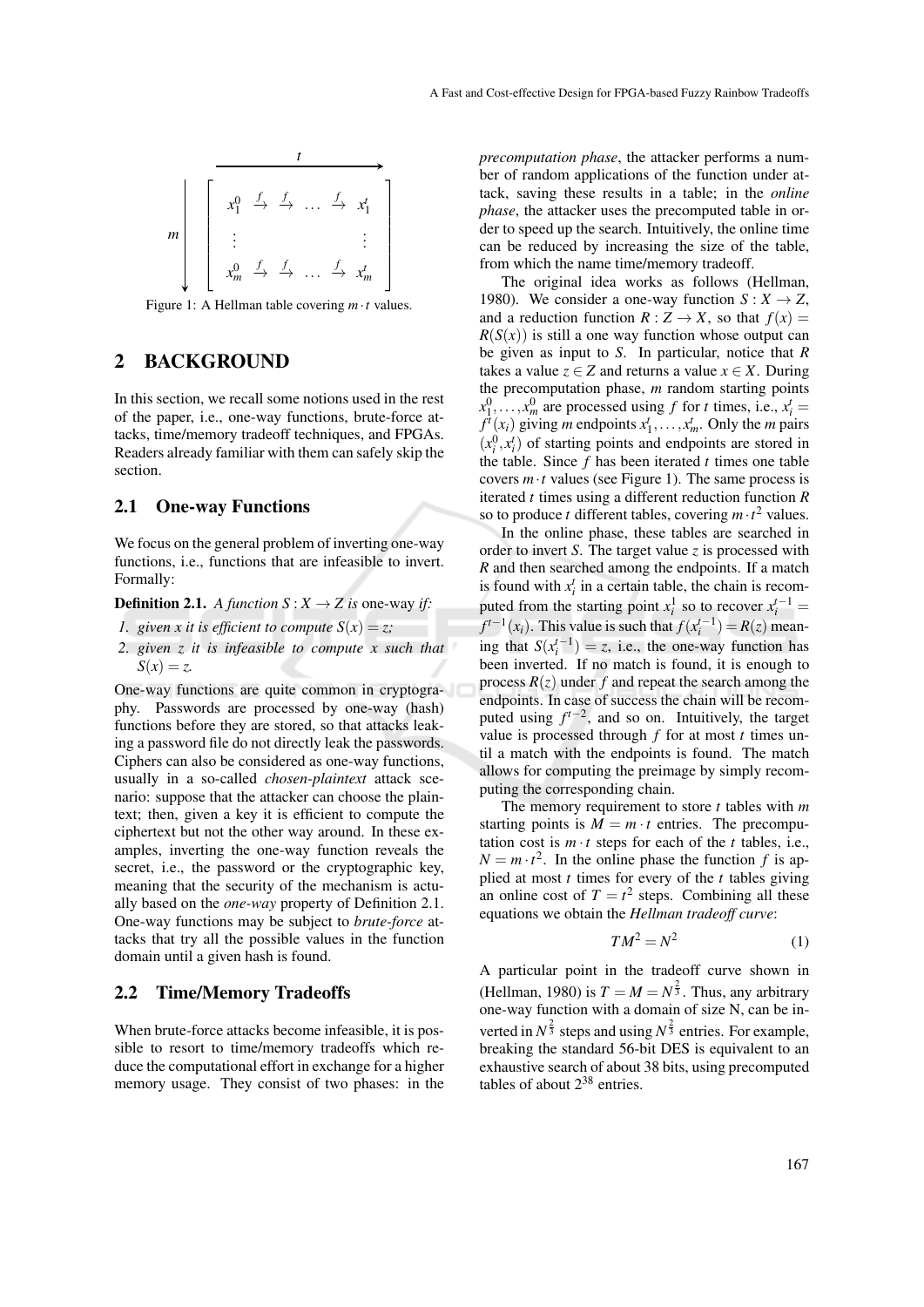

Figure 2: A table in which all endpoints are distinguished points (DP) covering *m*·*t* values, on average.

#### 2.3 Fuzzy Rainbow Tables

In 1982, Rivest suggested an improvement of Hellman's technique that aimed at decreasing the search time, by reducing the number of memory accesses (Robling Denning, 1982, p.100). He suggested that each endpoint should satisfy some easily tested syntactic property, e.g., start with a fixed number of zeros. This property is expected to be true after *t* iterations of the one-way function, in order to maintain the average number of values covered by a single table equal to  $m \cdot t$ . The points that satisfy this particular property are called *distinguished points* (DP). This variant is illustrated in Figure 2. The main advantage is that during the online search phase *f* is repeatedly applied until a distinguished point is reached which is then searched in the table, i.e., only one expensive disk operation needs to be performed per online chain. The number of function evaluation remains  $t^2$  as in (Hellman, 1980), but the number of disk accesses are reduced from  $t^2$  to  $t$ .

In 2003 Oechslin proposed a new optimization of the time/memory tradeoff, called *rainbow tables*, which mitigates the problem of merging chains belonging to the same table (Oechslin, 2003). In the original scheme a collision between two chains of the same table resulted in a merge, with this optimization chains can collide without merging. The idea is to use different reduction functions, one for each of the *t* points of the chain (cf. Figure 3). In this way, a merge of chains happens only if the collision is at the same position. Otherwise, the chains will continue with a different reduction function, diverging. The success probability of rainbow tables is comparable to the one of classical tables, as *t* of them of size  $m \cdot t$  have approximately the same coverage of a single *rainbow* table of size  $m \cdot t^2$ . In both cases, the covered values are  $m \cdot t^2$  with *t* different reduction functions. However, the total number of table lookups is reduced by a factor *t* with respect to the Hellman method. Moreover, merges of chains are detectable and chains cannot have loops.

The *fuzzy rainbow table* tradeoff, introduced in



Figure 3: A rainbow table covering  $m \cdot t$  values.

(Barkan, 2006), uses the notion of distinguished points in the rainbow table setting so, in a sense, mixes the two previously presented extensions, summing up their advantages. A chain is composed as follows:

$$
SP \xrightarrow{f_1} \circ \cdots \circ \xrightarrow{f_1} DP \xrightarrow{f_2} \circ \cdots \circ \xrightarrow{f_2} DP \xrightarrow{f_3} \circ \dots
$$

$$
\cdots \xrightarrow{f_{s-1}} DP \xrightarrow{f_s} \circ \cdots \circ \xrightarrow{f_s} DP = EP
$$

Every *colored* one-way function is iterated until a distinguished point is found. Then, the iterations continues under the next color, and so on. If *s* colors are used, the average chain length is  $s \cdot t$  where  $\log_2 t$  is the order of the distinguish property, i.e.,  $\log_2 t$  fixed bits (cf. Figure 4).

#### 2.4 Field-programmable Gate Arrays

An FPGA is an integrated circuit composed by several logic blocks of circuitry that can be configured and composed by the user to perform the desired functions. FPGAs can be purchased as chips to be integrated in a board design, integrated in development boards or as Programmable Acceleration Cards (PACs). Nowadays, all the major cloud providers give the possibility to deploy online FPGA computing resources, for example Microsoft Azure provides Arria 10 GX1150 or Intel Stratix V.

FPGAs behave just like hardware circuits, and are generally much more efficient than CPUs and GPUs in specialized computing tasks: although they run at a lower clock speed they can execute more computations per clock. For example, a circuit used to execute a stream cipher could require just a few clock cycles with an FPGA, compared to several thousands with a GPU. Moreover, FPGAs offer an extreme parallelism that allows for implementing an elevated number of specialized computing units in the same device. Depending on the dimension on the algorithm, it might be possible to easily reach hundreds of units for a single FPGA.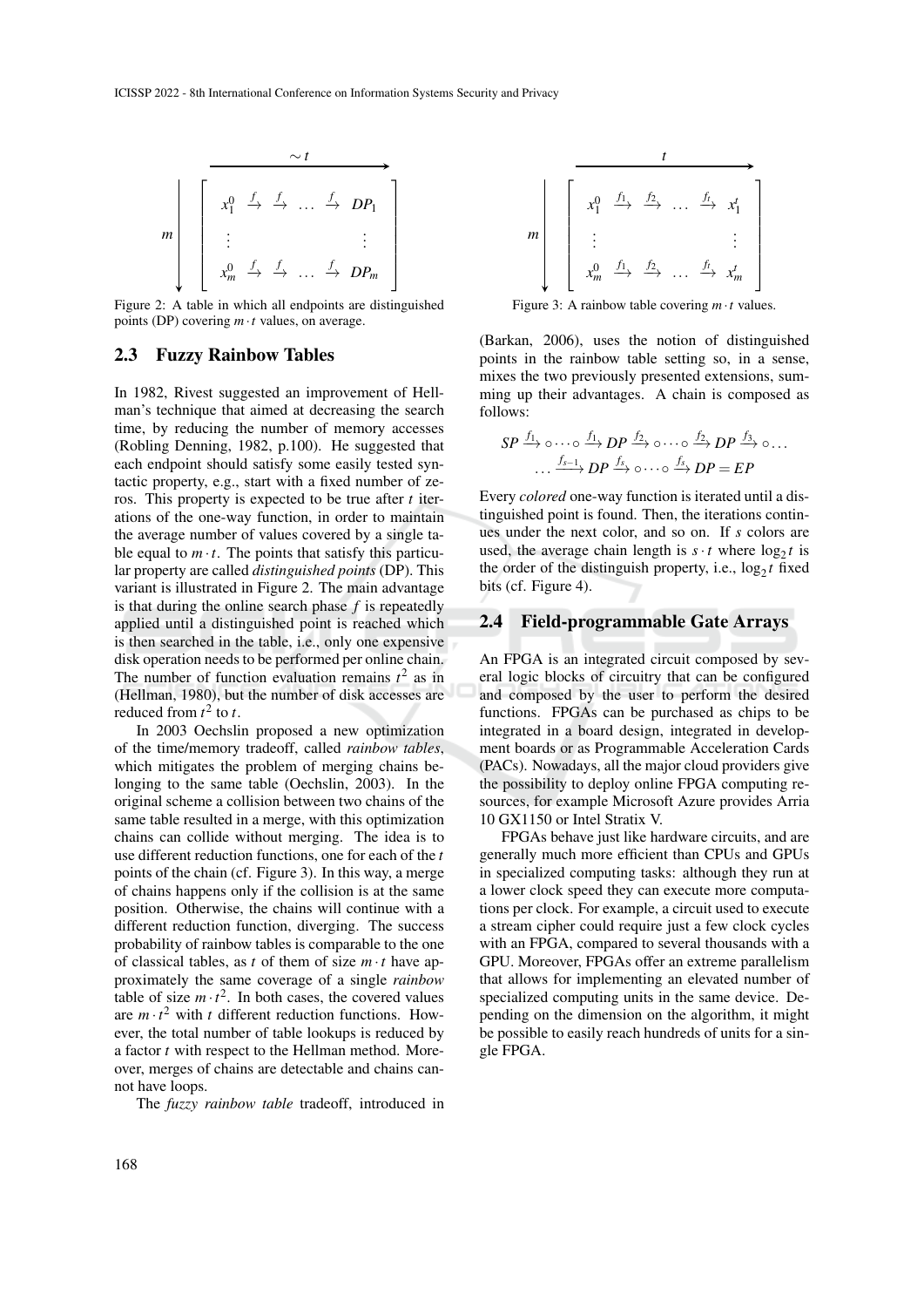$$
m\begin{bmatrix}\nx_1^0 & \xrightarrow{f_1} & \dots & \xrightarrow{f_1} & DP_1^1 & \xrightarrow{f_2} & \dots & \xrightarrow{f_2} & DP_1^2 & \xrightarrow{f_3} & \dots & \xrightarrow{f_{s-1}} & DP_1^{s-1} & \xrightarrow{f_s} & \dots & \xrightarrow{f_s} & DP_1^s \\
\vdots & \vdots & \vdots & \vdots & \vdots & \vdots & \vdots \\
x_m^0 & \xrightarrow{f_1} & \dots & \xrightarrow{f_1} & DP_m^1 & \xrightarrow{f_2} & \dots & \xrightarrow{f_2} & DP_m^2 & \xrightarrow{f_3} & \dots & \xrightarrow{f_{s-1}} & DP_m^{s-1} & \xrightarrow{f_s} & \dots & \xrightarrow{f_s} & DP_m^s\n\end{bmatrix}
$$

Figure 4: A fuzzy rainbow table with *s* colors, covering  $m \cdot t \cdot s$  values.

### 3 MODEL AND REQUIREMENTS

The proposed method is very general and works for any pseudo-random one-way function. We use the fuzzy rainbow time/memory tradeoff which optimizes the initial tradeoff proposed by Hellman (cf. Section 2). It is important to notice that the possibility for the attacker to retrieve multiple inversion targets for the same key increases the success rate and allows the size of the tables to be decreased. Thus, the proposed method is, in fact, a time/memory/data tradeoff, with the data part represented by the number of available inversion targets.

#### 3.1 Computing Optimal Parameters

We use the model of (Kim and Hong, 2013) for the choice of the algorithm parameters and for the performance evaluation, suitably extended so to take into consideration the number of inversion targets. In particular, we are interested in computing the point with the lowest online time which fulfills the memory restrictions. In other words, we prioritize online time, as precomputation time is executed only once.

In the following, we write  $M$  to denote the number of entries of the tables, *N* to denote the number of precomputation steps, and *T* to denote the number of online steps (cf. Section 2.2). Intuitively, the presence of more inversion targets exponentially decreases the probability of failure, making it possible to reduce the table size. We incorporate this change in the model of (Kim and Hong, 2013) obtaining a relation between the precomputation coefficient  $F_{pc}$ , i.e., the precomputation cost over the search space size *N*, versus  $F_{tc,s}$ , i.e., the tradeoff coefficient for the fuzzy rainbow table such that  $TM^2 = F_{tc,s}N^2$ . This allows us to draw the curve  $F_{pc}$  versus  $F_{tc,s}$  as exemplified in Figure 5. We are interested in the points of the curve closest to the left side as they represent lower precomputation costs, and those closest to the minimum, as they correspond to better online efficiency.

Once a point in this curve has been chosen the



Figure 5: The  $F_{pc}$  vs  $F_{tc,s}$  curve.

time/memory tradeoff is available, in the form

$$
TM^2 = F_{tc,s}N^2 \tag{2}
$$

The restrictions that the choice of the point  $(F_{pc}, F_{tc,s})$ entails is that the precomputation cost will be *FpcN* and the online resources will be constrained by Equation 2. The developer selects an *M* parameter that satisfies the actual memory constraints and, once a set of parameters for the tradeoff is found, it is possible to compute the optimal number of colors *s*.

We developed a software tool which implements our updated model, (Veronese et al., 2021). The tool can be used both to compute the optimal parameter set for a given hardware and attack constraints, as well as to estimate the precomputation time and online performance. Furthermore, the tool can be used for reproducing and validating the results presented in this work (cf. Section 5).

### 4 REFERENCE DESIGN

We propose the first reference hardware and software design for the cryptanalysis of ciphers and one-way functions based on FPGAs, SSDs and the fuzzy rainbow tradeoff algorithm. Since the target performance level should be close to the limitation imposed by the hardware, the proposed reference design has undergone different revisions to overcome several problems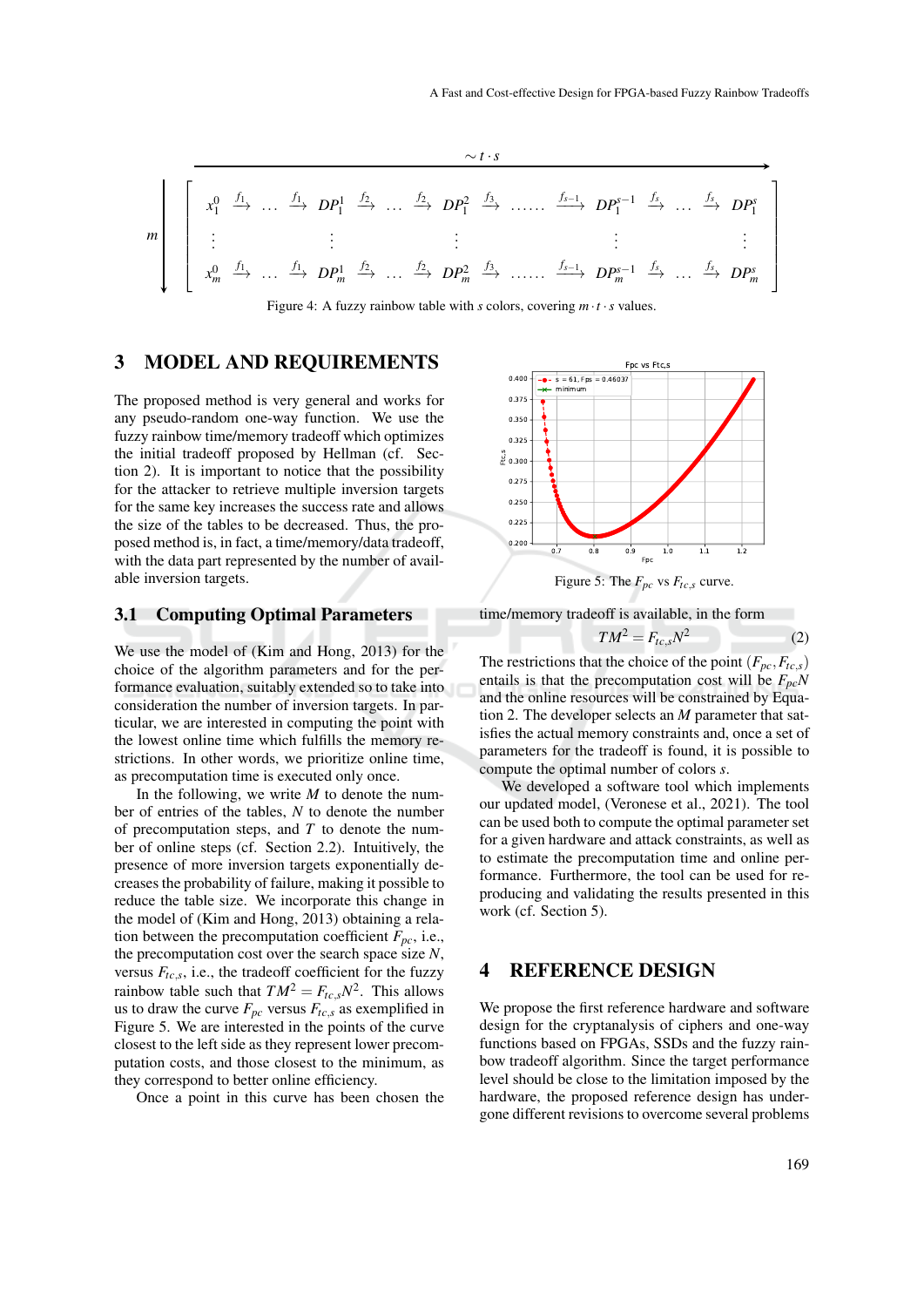that occurred during the development of the proof-ofconcept implementation (cf. Section 5). In particular, we found that in order to achieve the ultra-low latency that modern PCI-e SSD drives can provide, non-trivial software design practices must be adopted by the developer. Thus, along with the design, we provide guidelines for achieving the best possible performance from modern off-the-shelf hardware. It is worth noticing that the techniques developed in our architecture are general and could be reemployed in other settings, to improve the performance of highly concurrent and pipelined systems.

In the following sections, we discuss in detail all the relevant aspects of the proposed reference design: in Section 4.1 and 4.2 we illustrate storage optimization and precomputation, in Section 4.3 we provide an overview of the reference design for the online phase that we detail in Section 4.4 and 4.5.

Finally, in the next sections we denote by *m* the number of entries of each table, *t* the length of the chains, *l* the number of tables and *s* the number of colors.

#### 4.1 Storage Optimization

The storage complexity *M* in the tradeoff curve (Equation 2) represents the total number of entries in the tables. To analyze the real physical storage requirements, the actual size in bits must be considered, and it is thus very important to exploit compression techniques. We resort to well established methods which are extensively discussed in the literature and are summarized below.

Since each table contains *m* entries and assuming that the one-way function behaves as a pseudorandom function, it is possible to generate the starting points sequentially, and to store in each table only the increasing offset in  $log<sub>2</sub> m$  bits. The common base can be stored either in the filename or in a metadata file. The endpoints size can be reduced as well. The first method is used if endpoints satisfy the *distinguished point* property (cf. Section 2.3): all the bits that can be reconstructed from the property can be removed without any loss of information. The second method, called *index file*, is similar to the one applied to starting points and consists in storing only offsets from a base reference for each file. For example, once the *l* tables are sorted with respect to the endpoints, each table can be further split into *n* tables to remove  $\log_2 n$ bits from the endpoints. The last technique, called *endpoint truncation*, unlike the previous ones, performs lossy compression. For a given *r*, a number of bits can be removed with a *truncated matching probability* of  $\frac{1}{r}$ , thus retaining  $\log_2 r$  bits. This implies

extra invocations of the one way function in the online phase. As stated in (Kim and Hong, 2013), the sweet-spot for endpoint truncation is when the truncated endpoints contain more than  $\log_2 m$  bits, in this way the extra invocations of the one-way function are negligible.

#### 4.2 Precomputation

Tables are created according to the parameters chosen following the method we introduce in Section 3.1, and computed with (Veronese et al., 2021). The cost of the precomputation step versus the online phase is computed according to the point chosen on the  $F_{pc}$  versus  $F_{tc,s}$  curve. In particular, the precomputation cost will be  $F_{inv}^p = F_{pc}N$ . This value represents the number of invocations of the target function *f* for the precomputation step. The following equations can be used to estimate the required time. They ignore the disk write time, since it is negligible with respect to the computation time. The *encryption rate ERFPGA* of the FPGA is the number of applications of the one way function that can be performed per second:

$$
ER_{FPGA} = \frac{freq \cdot cores}{clocks}
$$
 (3)

where *freq* is the maximum clock frequency that can be achieved by the FPGA design, *cores* is the number of parallel computing units, and *clocks* are the number of clock cycles needed for one execution of the one way function. In fact, FPGAs have a deterministic behavior that allows for computing the exact number of clock cycles for a given computation and thus the exact throughput of the device. The time required by the FPGA computation is thus:

$$
T_{FPGA} = \frac{F_{inv}^p}{ER_{FPGA}} = \frac{F_{inv}^p}{freq \cdot cores} \cdot clocks \tag{4}
$$

For each of the *l* tables a set of reduction functions should be chosen. We suggest the use of *s* constants for each table and of the XOR operator, which can be efficiently implemented in FPGAs. Constants can be easily computed in the programmable logic from shift registers starting from an initial constant for every table, which must be properly stored. Starting from sequential starting points, FPGAs create intermediate, independent files which are subsequently sorted by endpoint. This task is parallelized in order to exploit the full potential of the FPGA. These intermediate tables contain only endpoints, as the starting points are sequential, while the file metadata contain the base number for the starting points, the table number, and the starting constant for *s*. Once the intermediate tables are created they should be sorted by endpoint. Depending on the size of the endpoints and on *m*, i.e.,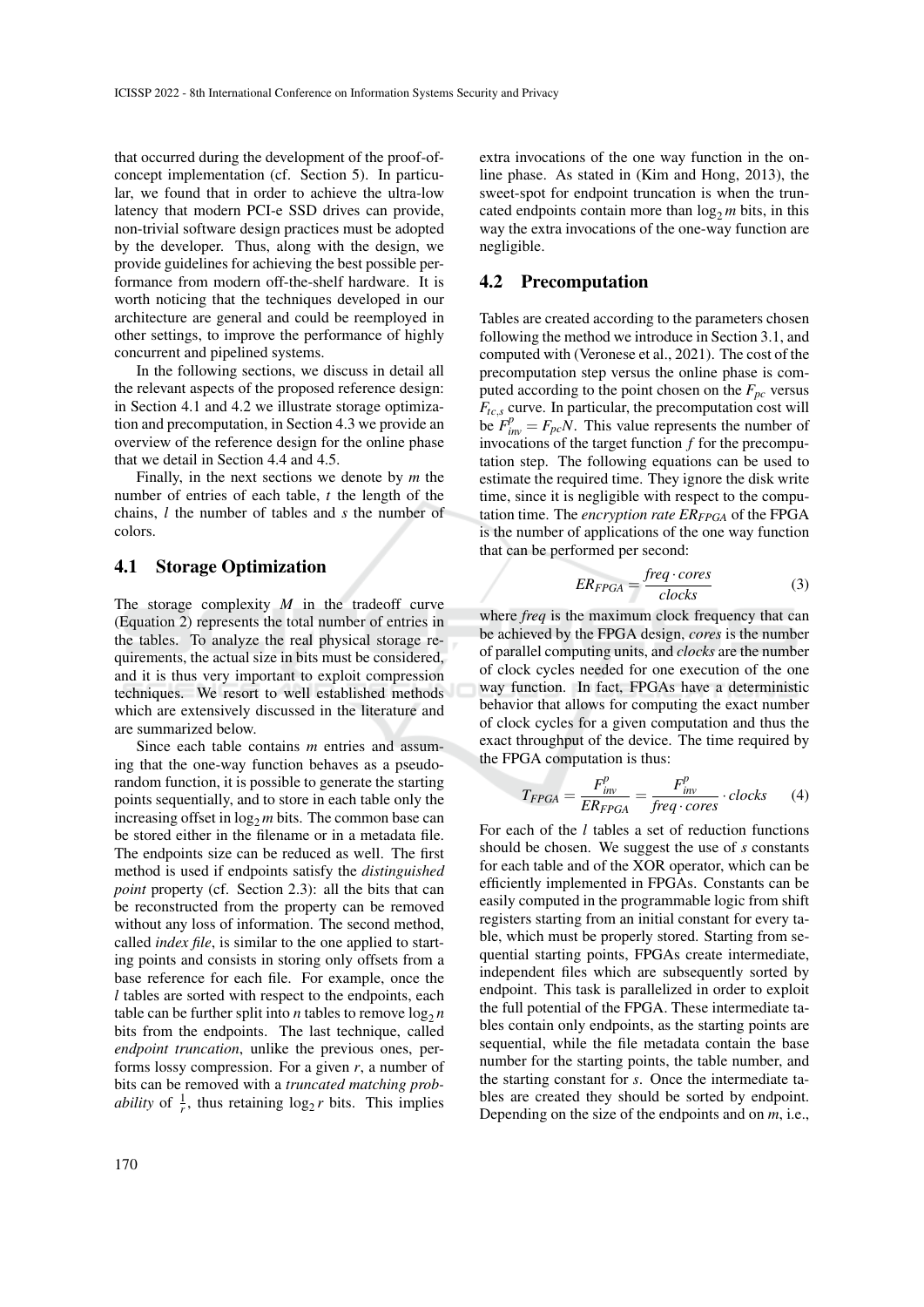the number of chains for each table, the sorting phase may have a significant impact on the overall precomputation time. We recommend to perform the sorting operation entirely in RAM, applying truncation and distinguished point property compression while loading the intermediate file to memory. In this way, sorting can be easily done in parallel with table creation, with no impact on the overall precomputation time.

#### 4.3 Overview of the Online Phase

Figure 6 provides a general overview of the whole system for the online phase: for each FPGA device there are two threads, Device Manager Write and Device Manager Read, which are responsible for the interaction with the device pipes. Communication with device mangers is done through three main queues, FPGA Write Queue, FPGA Write Queue 2 and FPGA Read Queue. These are used, as the name suggests, respectively for sending and receiving data. Writing is handled via two queues to avoid a *warm-up situation* at the start of execution. Specifically, the first write queue is used during the first step, for jobs that create all online endpoints, and the second is used during the second step, for jobs that recompute the stored chains. The thread called Create-all EPs, referred to earlier as the first step, can be replicated as needed to mitigate the *warm-up* situation as well.

Once endpoints are generated, they can be found in the FPGA Read Queue and they are fetched by the Disk Request Generators. These threads, which are half the number of Disk Uring Event Loops, look up the table index corresponding to each job and send read requests to the corresponding Disk Uring Event Loop. Within the disk event loop, a function is called to retrieve the events. This function is responsible to search the fetched disk block page and, in case of a match, to send the FPGA the corresponding starting points for recomputation, in order to test if a preimage can be found. These components can be duplicated, having for instance two event loops for each disk. Notice that, each event loop corresponds to only one disk, and the requests generator is responsible for sending the job to the corresponding event loop based on the job table id. The task of processing the FPGA output relative to a found preimage can be directly performed by the Device Manager Read. If a preimage is found the chain can be sent to a Win Queue. The threads that recover the key, fetch jobs from the Win Queue and in case of a valid result they can output the value and stop the global execution.



## 4.4 Communication with the FPGA **Devices**

Given the high performance requirements for the online phase, the communication with the FPGA devices is crucial to avoid bottlenecks. In the proposed reference design, every FPGA device has a dedicated thread for input and a dedicated thread for output that perform the read/write system calls to minimize the I/O latency. A job queue is associated to each thread in the form of *multi-producer*→*singleconsumer* for the thread that writes to the device, and *single-producer*→*multi-consumer* for the thread that reads from the device. The use of a fast, threadsafe *multi-producer*→*multi-consumer* queue is suggested to allow for balancing the load across multiple FPGA devices with minor code edits and, in our experiments, it has negligible performance penalties with respect to multiple *single-producer*→*singleconsumer* queues. In order to reduce the intercomponent communication latency it is vital that the entire queue size is preallocated and a *polling* mechanism is adopted for waiting for new data from the queue. We have experimented with various libraries and the only one giving satisfactory results was the Atomic Queue Library (Egorushkin, 2019).

#### 4.5 Online Search

Algorithm 1 represents the fuzzy rainbow tradeoff online search on a single table and without parallelization. In particular, *get-ep-from-color* is the function that computes an endpoint given a starting point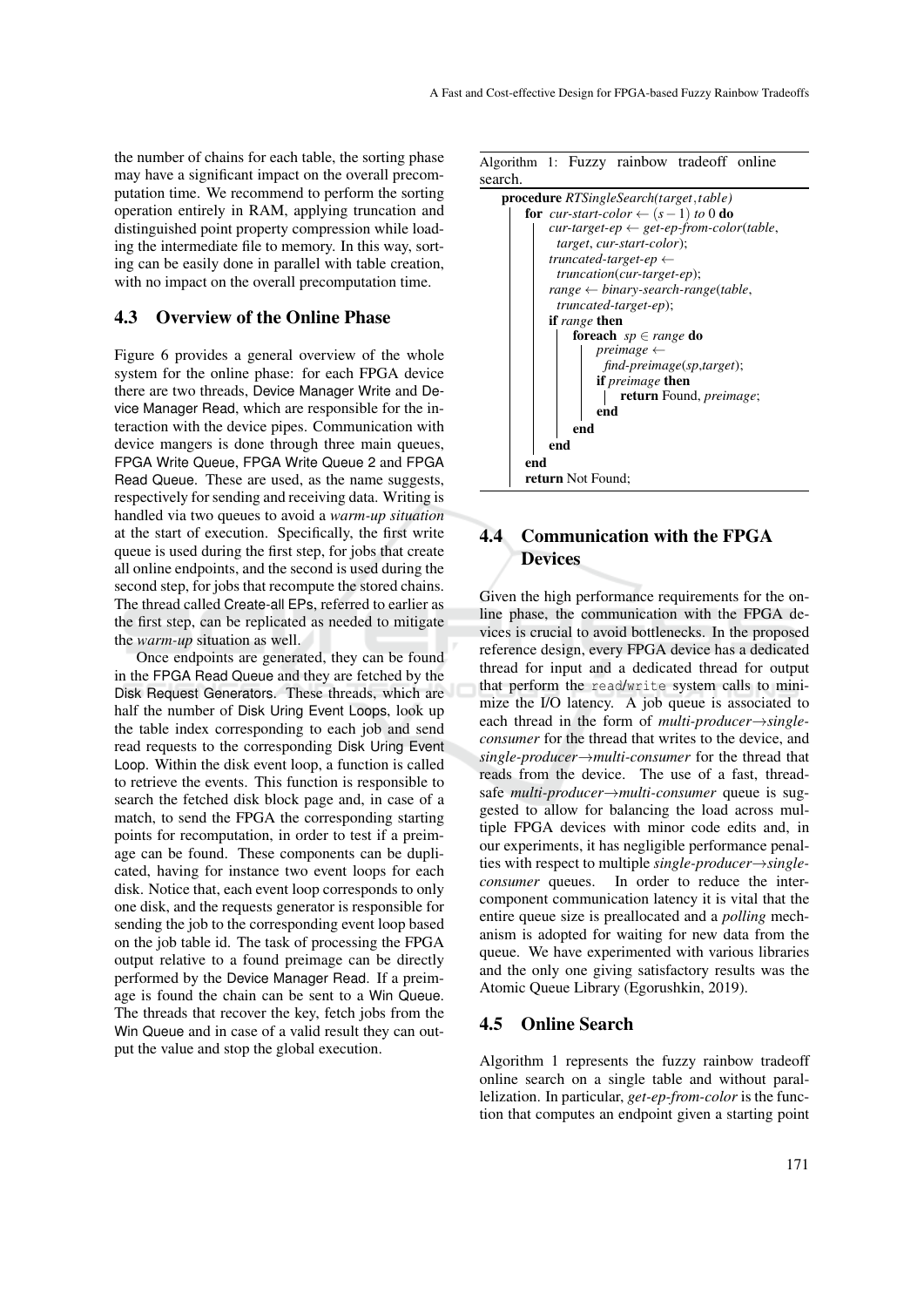

Figure 6: Overview of the reference design for the online phase.

and a starting color (online chain generation); *truncation* is the function that performs endpoint truncation; *binary-search-range* is the function that performs the binary search on the table and returns the range of starting points with endpoint equal to the target; *find-preimage* is the function that recomputes the

stored chain and searches for a preimage that generates the target. The FPGA is responsible for offloading the computation of the *get-ep-from-color* and *find-preimage* functions. Each specialized unit in the FPGA is capable of independently computing those functions. The device operate in a asynchronous way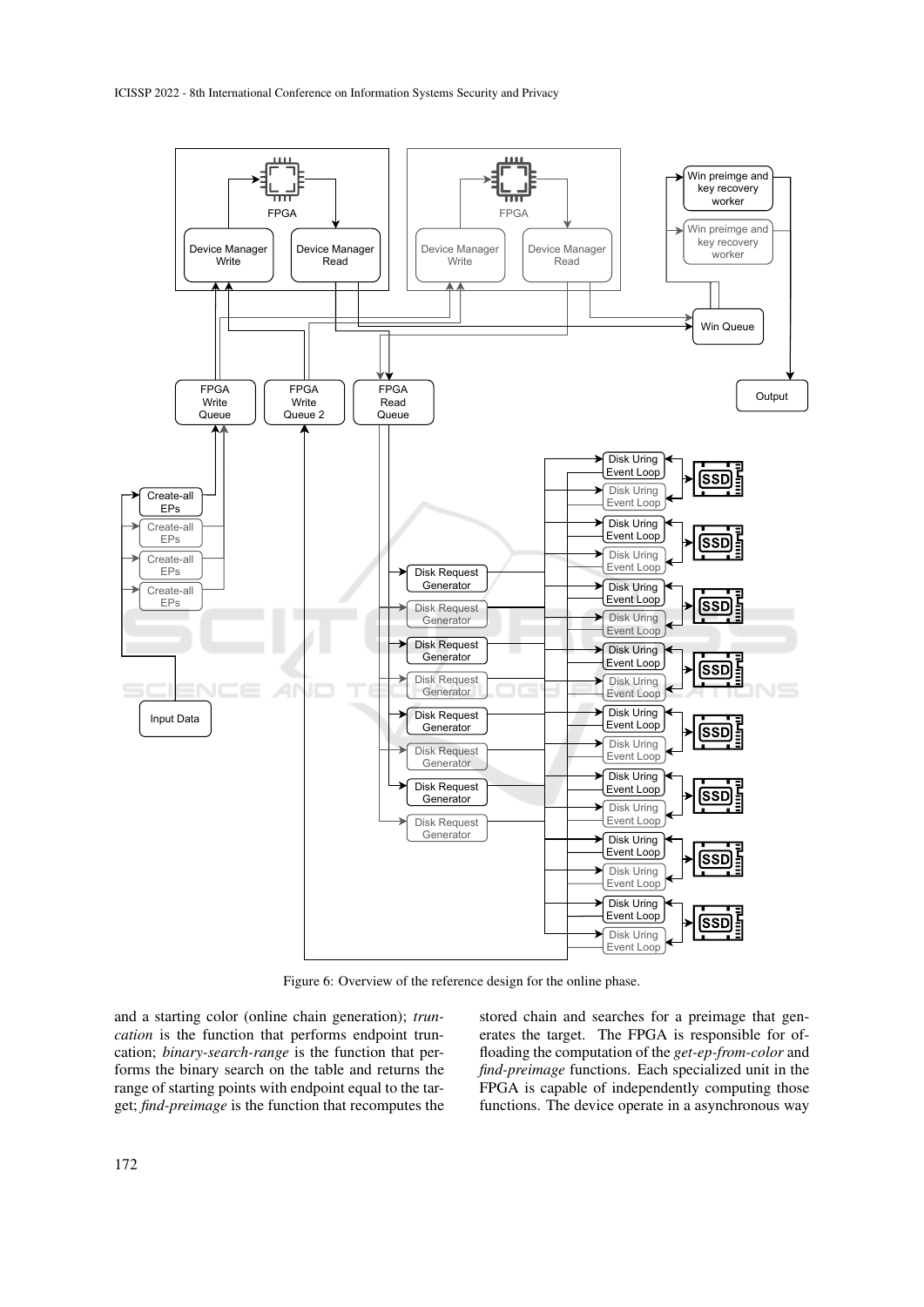so that a new offloading job issued by the host does not block the execution of other units.

The simplest approach is to try to parallelize Algorithm 1 by creating *l* threads, one for each table, and if required, to create multiple threads for each table according to the number of searches. This approach falls short because it does not have enough parallelization to keep the FPGA device fed. We experimented improvements with *coroutines* but they were not fast enough to fully exploit the FPGA performance. The winning strategy consisted in drastically changing the design, trying to decouple all the components as much as possible. The idea is to view the algorithm *horizontally* instead of *vertically*, and hence group all the computation steps between the interactions with the device into different components. The first step consists of a thread that sends to the device all the different online chains, with different lengths, to be computed. Intuitively, this corresponds to the *get-ep-from-color* function in Algorithm 1 for every table, every color and every search. Then, there is a number of worker threads that perform the search on the tables, receiving the endpoints from the device queue and sending to the device the stored chain starting points that needs to be recomputed in case of a match. Finally, there is a number of workers that receive the output from the device and that test if a preimage was found.

This design solved the issues faced with the thread and coroutines approach but revealed that the major bottleneck of the search was disk access. We thus developed a technique to significantly reduce it. It consists of creating an index of endpoints, stored in main memory, for each table, that points to file blocks that can be read independently. This divides the search into two phases: the first phase consists of a binary search on the index which always returns either the lowest value of the index closest to the target, or the actual position of the target on the index is executed; the second phase consists of the reading of the block corresponding to the index and a search on the loaded block of the file. If the block size is chosen accurately, this method allows for performing a single disk access for each search.

Another crucial problem that limits performance is the synchronicity of disk access. The *Linux* operating system provides some ways to perform asynchronous disk access, supported by code libraries. The most popular are async aio and liburing. In our experiments, liburing was the one that performed best, but for maximum performance the developer should probably write its own library that uses directly io uring operating system capabilities.

### 5 EXPERIMENTAL RESULTS

We have implemented a proof-of-concept system, according to the design and guidelines of Section 4. The implementation is generic but we tuned it to an industrial case study related to a proprietary stream cipher that we cannot describe due to a non disclosure agreement. The performance of the real system was very close to the one predicted by the model of Section 3, with a 95% accuracy. The complexity of the attack was the same as for DES, and for A5/1 when sufficient data is available. Having a proof-of-concept implementation of the proposed design is important in order to confirm that the estimated, theoretical performance is reachable in practice and there is no penalty due to limitations imposed by the hardware. As an example, adding more SSD units would not scale indefinitely since the number of physical PCI-e lanes available are limited and, at some point, the total system memory bandwidth typically becomes the bottleneck.

In principle, once the system works for a particular cipher, it can be reused for another one by updating the FPGA implementation. In particular, we discuss how the very same system would perform when applied to DES and A5/1, The results show that these ciphers can be attacked in real-time, with a online time of less than a second, a very high precision of 99% and a budget under  $6000\epsilon$ . Interestingly, this online time is one order of magnitude faster than previous solutions.

**PUBLICATIONS** 

## 5.1 Hardware and Software **Components**

We used an AMD Threadripper platform, the 1920x processor with 64 GB of RAM, 8 2TB NVME SSDs (Samsung 970 EVO Plus), and 2 Intel Arria 10 GX1150 FPGA PCI-e cards having a total hardware cost of around  $6000\epsilon$ . For best performance we used all the replication of the software components shown in Figure 6. In particular we had four Device Managers, two for Write and two for Read, two Win preimage and key recovery threads, two disk groups having 8 Disk Uring Event Loops, one per disk, and 4 Disk Request Generators, for a total of 8 Disk Request Generators and 16 Disk Uring Event Loops (cf. Section 4.5). We estimated a system IOPS of 2400000, retrieved through FIO benchmark, but we had to apply a 0.7 correction coefficient obtaining an actual system IOPS of  $2400000 \cdot 0.7 = 1680000$ . This coefficient was retrieved during development and is due to both the efficiency of io\_uring and queue implementations and general system performance, as well as data dependencies.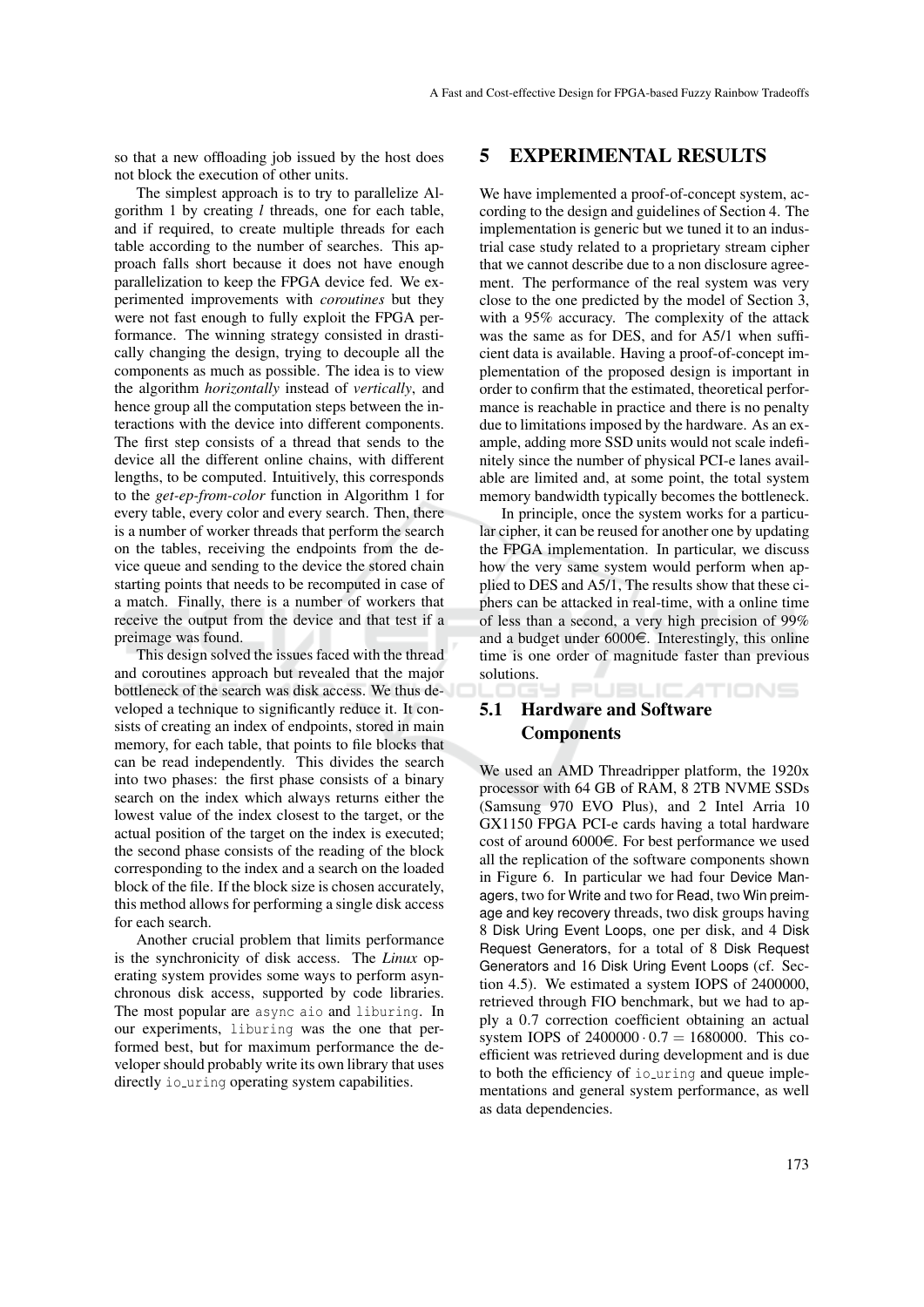The communication interface between the host and the FPGA was based on Xillybus, a commercial product by Xillibus Inc., Haifa, Israel. Educational and evaluation licenses are granted free of charge. The Linux driver is open-source under GPLv2 and is part of the official kernel sources. The driver exposes a convenient interface using device files such as /dev/xillybus\*. These communication pipes can be accessed using standard system calls for opening, reading, writing and closing files and they work without a user library or specific language bindings.

The FPGAs had an operating frequency of 115MHz and, for our particular industrial case study, we could perform one encryption every 4 clock cycles, parallelized in 1664 cores. The encryption rate can be computed using Equation 3 as follows:

$$
ER_{FPGA} = \frac{freq \cdot cores}{clocks} = \frac{115000000 \cdot 1664}{4} \approx 2^{35.48}
$$

The best encryption rates for DES and A5/1 FPGA implementations reported in the literature are respectively  $2^{36}$  and  $2^{35.93}$ , using COPACOBANA, which are slightly higher than our value of  $2^{35.48}$ . COPA-COBANA FPGAs have a much lower number of internal basic blocks, and employ an older interconnect architecture and manufacturing process. With respect to the full 120-FPGAs COPACOBANA, a system equipped with only 2 Arria 10 GX1150 can achieve comparable performance. As such, we argue that we could easily achieve the  $2^{35.48}$  encryption rate for DES and A5/1 as well. Indeed, for a given design, the updated internal architecture of Arria 10 typically allows for improved logic density, i.e., more computing units per device, and higher operating clock frequencies. Further improvements can be very likely obtained by optimizing the logic design, for instance by carefully balancing the level of unrolling and pipelining for the specific FPGA architecture. As such, with reasonable confidence we can employ the same encryption rate for the performance estimations in the following paragraphs.

#### 5.2 Estimating the Online Time

The online time is composed of both FPGA computation time and disk access time. Our tool (Veronese et al., 2021) computes the number of function *f* invocations  $F_{inv}^o$  and the actual FPGA computation time can be computed through Equation 4. The tool also computes the number of lookups for the online phase. With the proposed disk access method each lookup requires only one disk access. Moreover, according to our experiments we found that the limiting performance factor is the number of input/output operations per second (IOPS) rather than bandwidth, due to the

| m number of chains per table              | $2^{27.25}$ |
|-------------------------------------------|-------------|
| DP chain length<br>t                      | $2^{11}$    |
| number of colors<br>S.                    | 100         |
| number of tables<br>1                     | $2^{13.59}$ |
| r truncation parameter                    | $2^{42}$    |
| endpoint size (bits)<br>ε                 | 36          |
| Measure                                   | Value       |
|                                           |             |
| Available inversion data                  |             |
| Success rate                              | 99%         |
| Single table entry size                   | 64 bits     |
| Total table size                          | 15.75 TB    |
| Precomputation cost $(F_{inv}^p)$         | 258.49      |
| Precomputation FPGA time                  | 97.73 days  |
| $f$ iterations for online search          | 233.69      |
| f iterations for false alarms             | $2^{32.90}$ |
| f iterations for truncation alarms        | $2^{22.09}$ |
| Total expected f iterations $(F_{inv}^o)$ | $2^{34.35}$ |
| Total online time FPGA                    | 0.46 s      |
| Total expected lookups                    | $2^{18.20}$ |
| Total expected lookup time                | 0.18 s      |
| Online time $(To)$ lower b.               | 0.46s       |

Table 1: Parameters and estimated performance for DES.

Parameter Value

small size of the file blocks. We can thus compute the disk time simply as:  $T_{Disk} = \frac{lookups}{10PS}$ . The online time  $T^o$  is then estimated as:  $\max(T_{Disk}, T_{FPGA}) \leq$  $T^o \leq (T_{Disk} + T_{FPGA})$ . Intuitively, the maximum between *TDisk* and *TFPGA* is a lower bound, achieved with a well-configured machine with high parallelism and low latency, while  $T_{Disk} + T_{FPGA}$  represents the worst-case, sequential scenario in which FPGA and disk times sums up.

Online time  $(T^o)$  upper b.  $\Big|0.64s\Big|$ 

#### 5.3 Attacking the DES Cipher

DES is a block cipher with a 56-bit key that can be exhaustively searched in 12.8 days (Güneysu et al., 2008). Given the relatively small key size we aim at a 99% success rate with one inversion target and a value of *M* compatible with the 16TB of SSD capacity. We then compute the parameters and estimate the performance using (Veronese et al., 2021), as discussed in Section 3.1. The output of the tool, reported in Table 1, highlights the number of function invocations for the successful online search and for resolving the alarms, both when a candidate is found on disk but the corresponding preimage is incorrect, and because of the use of truncation. These values contribute to the total expected number of *f* iterations  $F_{inv}^o$ .

Notice that, the precomputation phase is expected to take 97.73 days to complete, which is still doable,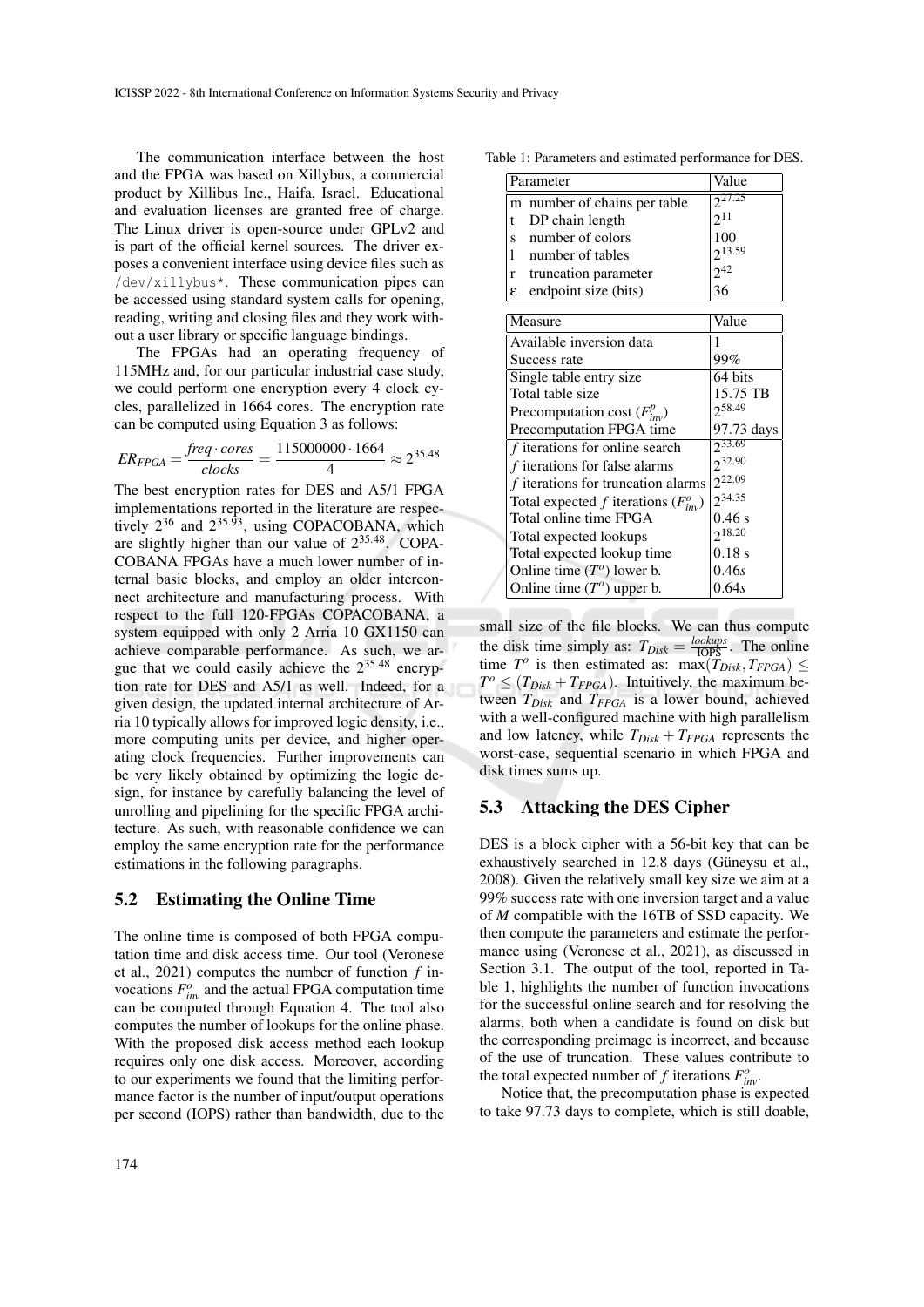| Parameter                          | Value           |                    |  |  |
|------------------------------------|-----------------|--------------------|--|--|
| m num. of chains per table         | $2^{34.66}$     | $2^{36.73}$        |  |  |
| DP chain length<br>t               | $2^{11}$        | $2^{10}$           |  |  |
| number of colors<br>S              | 53              | 55                 |  |  |
| number of tables<br>1              | $2^{6.18}$      | $2^{4.11}$         |  |  |
| truncation parameter<br>r          | $2^{38}$        | $2^{39}$           |  |  |
| endpoint size (bits)<br>ε          | 29              | 27                 |  |  |
|                                    |                 |                    |  |  |
| Measure                            | Value           |                    |  |  |
| Available inversion data           | 51              | 204                |  |  |
| Success rate                       | $90\%$          | 99%                |  |  |
| Single table entry size            | 64 bits         | 64 bits            |  |  |
| Total size                         | 15.75 TB        | 15.75 TB           |  |  |
| Precomputation cost $(F_{inv}^p)$  | $2^{57.29}$     | 256.29             |  |  |
| Precomputation FPGA time           | 108.85 days     | 54.63 days         |  |  |
| f iter. for online search          | $2^{2^{33.01}}$ | $2^{32.02}$        |  |  |
| $f$ iter. for false alarms         | 231.96          | 230.99             |  |  |
| f iter. for trunc. alarms          | 226.60          | 225.90             |  |  |
| Total exp. f iter. $(F_{inv}^o)$   | 233.59          | 232.61             |  |  |
| Total online time FPGA             | 0.69 s          | 0.35 s             |  |  |
| Total expected lookups             | $2^{17.55}$     | 2 <sup>17.55</sup> |  |  |
| Total expected lookup time         | $0.11$ s        | $0.11$ s           |  |  |
| Online time $(To)$ lower b.        | 0.69s           | 0.35s              |  |  |
| Online time $(T^{\circ})$ upper b. | 0.81s           | 0.46s              |  |  |

| Table 2: Parameters and estimated performance for A5/1. |  |  |  |
|---------------------------------------------------------|--|--|--|
|---------------------------------------------------------|--|--|--|

considering also that this step is only performed once. The total precomputation time also includes the time required for sorting and compressing the tables as this operation can be executed in parallel with the table creation phase. Interestingly, online time is around half a second, which means DES can be cracked in real time with our proposed architecture. The most recent tradeoff attack on DES in the literature is described in (Güneysu et al., 2008). We improve on it in various respects: (*i*) we significantly raise the success rate from 80% to 99%; (*ii*) we give an accurate estimate of the online time thanks to our optimized design, while (Güneysu et al., 2008) only computes the number of required online steps, admitting the existence of *communication bottlenecks* in COPA-COBANA that, presumably, prevented authors to implement the online search. Indeed, one of the goals of our proposal was to reduce communication latency and data dependencies, allowing us to implement the online search very efficiently.

#### 5.4 Attacking the A5/1 Cipher

A5/1 is a synchronous stream cipher used in the GSM communication protocol. It has a 64 bit internal state. In (Nohl, 2010a; Nohl, 2010b; Lu et al., 2015), the authors proposed a technique called *key space shrinking* based on a peculiar property of the cipher: after

the 100 initial clockings, only about 16% of the possible states are reachable; moreover, clocking back 100 times a valid state gives, on average, 13 ancestors. Thus, in the online attack, once a preimage is found, instead of directly recovering the key, it is clocked forward 100 times in order to obtain the internal state that generates the matched output, and then clocked backward 100 times in order to find all the possible ancestors of that state, which are on average 13. This technique reduces the size of the tables, but has a penalty in terms of computation cost: in the precomputation phase every state-to-keystream calculation requires an additional 100 clocks over the 64 needed to generate the output; in the online phase every found preimage needs to be clocked forward 100 times then backwards 100 times instead of only backwards. In order to estimate the parameters and the performance of our reference design with this optimization we reduce the size of the key space to  $2^{61.36} = 2^{64} \cdot 0.16$  and the encryption rate by a factor of  $\frac{164}{64} = 2.5625$ .

In Table 2 we report the parameters and the estimates for the optimized attack. The two columns describe the 90% success rate with 51 inversion data (one known frame) scenario and 99% success rate with 204 inversion data (4 known frames) scenario respectively, with all the available 15.75TB of SSD space. Notice that, similarly to DES, the online time is less than a second for both scenarios.

These estimates are far better, in terms of performance and success rate, than the most remarkable in the literature: (Nohl, 2010b) requires 8 known frames and has a 90% success rate with about 5s online time, (Lu et al., 2015) requires 4 known frames and has a 34% success rate with 1TB tables and a predicted 56% success rate with 2TB tables with 9s online time. In terms of hardware cost our solution is comparable to both the cited attacks, but probably requires less energy when in operation, as demonstrated by (Kalenderi et al., 2012) when comparing FPGAs and GPUs for the precomputation phase of a time/memory tradeoff attack on A5/1.

### 6 CONCLUSION

In this paper, we have proposed a reference hardware and software design for the cryptanalysis of ciphers and one-way functions, based on FPGAs, SSDs and the fuzzy rainbow trade-off algorithm. The system has been designed using off-the-shelf affordable hardware with the idea of realizing an extremely optimized cost-effective solution that can be pushed to its limits. In this way, we have provided a reference design and implementation that can be used to estimate